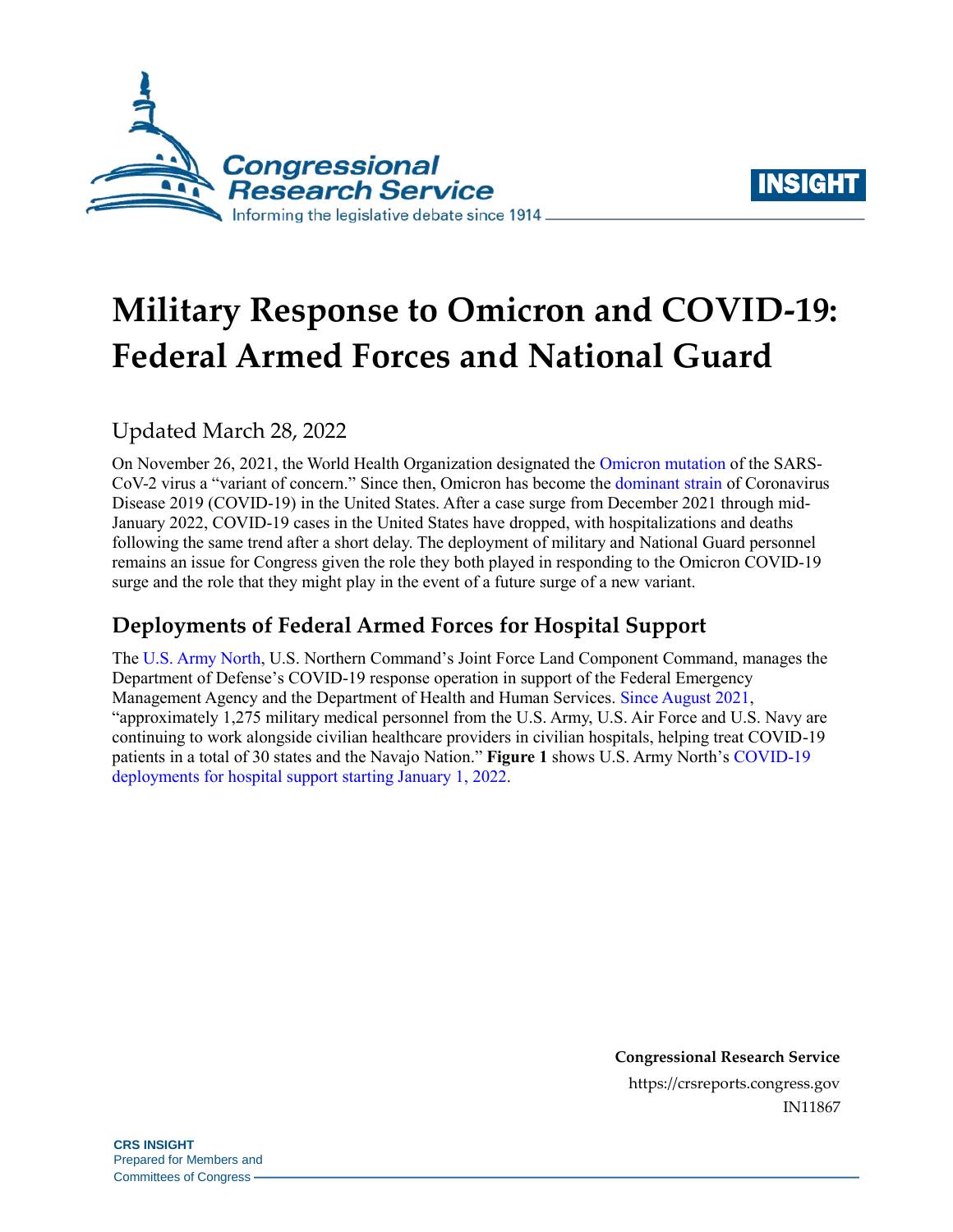#### **Figure 1. U.S. Army North COVID-19 Hospital Support**

Deployments (i.e., number of military medical personnel) with Scheduled Start Dates from January 1 to March 1, 2022

<span id="page-1-0"></span>

**Source:** CRS using data from U.S. Army North (Fifth Army), "[Fact Sheet: U.S. Army North COVID-19 Hospital Support](https://www.arnorth.army.mil/Portals/4/Documents/JFLCC%20Fact%20Sheets/Fact%20Sheet%20-%20U.S.%20Army%20North%20COVID-19%20Hospital%20Support%20Since%20August%202021-1MAR2022.pdf?ver=8MMs2p7EwI-hbyrWWpSgBg%3d%3d)  [Beginning August 2021](https://www.arnorth.army.mil/Portals/4/Documents/JFLCC%20Fact%20Sheets/Fact%20Sheet%20-%20U.S.%20Army%20North%20COVID-19%20Hospital%20Support%20Since%20August%202021-1MAR2022.pdf?ver=8MMs2p7EwI-hbyrWWpSgBg%3d%3d)," March 1, 2022.

**Notes:** Any possible ongoing deployments, in these or other states, have not been depicted. CRS cannot confirm whether they occurred as planned.

### **Deployments of the National Guard**

On January 21, 2021, President Biden signed the ["Memorandum to Extend Federal Support to Governors'](https://www.whitehouse.gov/briefing-room/presidential-actions/2021/01/21/extend-federal-support-to-governors-use-of-national-guard-to-respond-to-covid-19-and-to-increase-reimbursement-and-other-assistance-provided-to-states/)  [Use of the National Guard to Respond to COVID-19](https://www.whitehouse.gov/briefing-room/presidential-actions/2021/01/21/extend-federal-support-to-governors-use-of-national-guard-to-respond-to-covid-19-and-to-increase-reimbursement-and-other-assistance-provided-to-states/) and to Increase Reimbursement and Other [Assistance Provided to States.](https://www.whitehouse.gov/briefing-room/presidential-actions/2021/01/21/extend-federal-support-to-governors-use-of-national-guard-to-respond-to-covid-19-and-to-increase-reimbursement-and-other-assistance-provided-to-states/)" It approved 100% federal cost sharing for full-time National Guard duty; the funding status [was later extended](https://www.whitehouse.gov/briefing-room/presidential-actions/2021/11/09/memorandum-for-the-secretary-of-homeland-security-and-the-administrator-of-the-federal-emergency-management-agency-on-maximizing-assistance-to-respond-to-covid-19/) through April 1, 2022. For more information on National Guard funding as a response to the pandemic, see CRS In Focus IF11483, *[The National Guard and the COVID-](https://crsreports.congress.gov/product/pdf/IF/IF11483)[19 Pandemic Response](https://crsreports.congress.gov/product/pdf/IF/IF11483)*, by Alan Ott.

**[Figure 2](#page-2-0)** and **[Table 1](#page-2-1)** provide the number of National Guard personnel by state from January 7, 2022, to February 24, 2022, activated in support of steady-state COVID-19 operations. According to the National Guard Bureau, [steady-state](https://www.jcs.mil/Portals/36/Documents/Doctrine/pubs/jp1_ch1.pdf) COVID-19 operations include "ongoing operations, security cooperation, and other shaping or preventive activities. It should include measurable and achievable objectives that contribute to the strategic end states."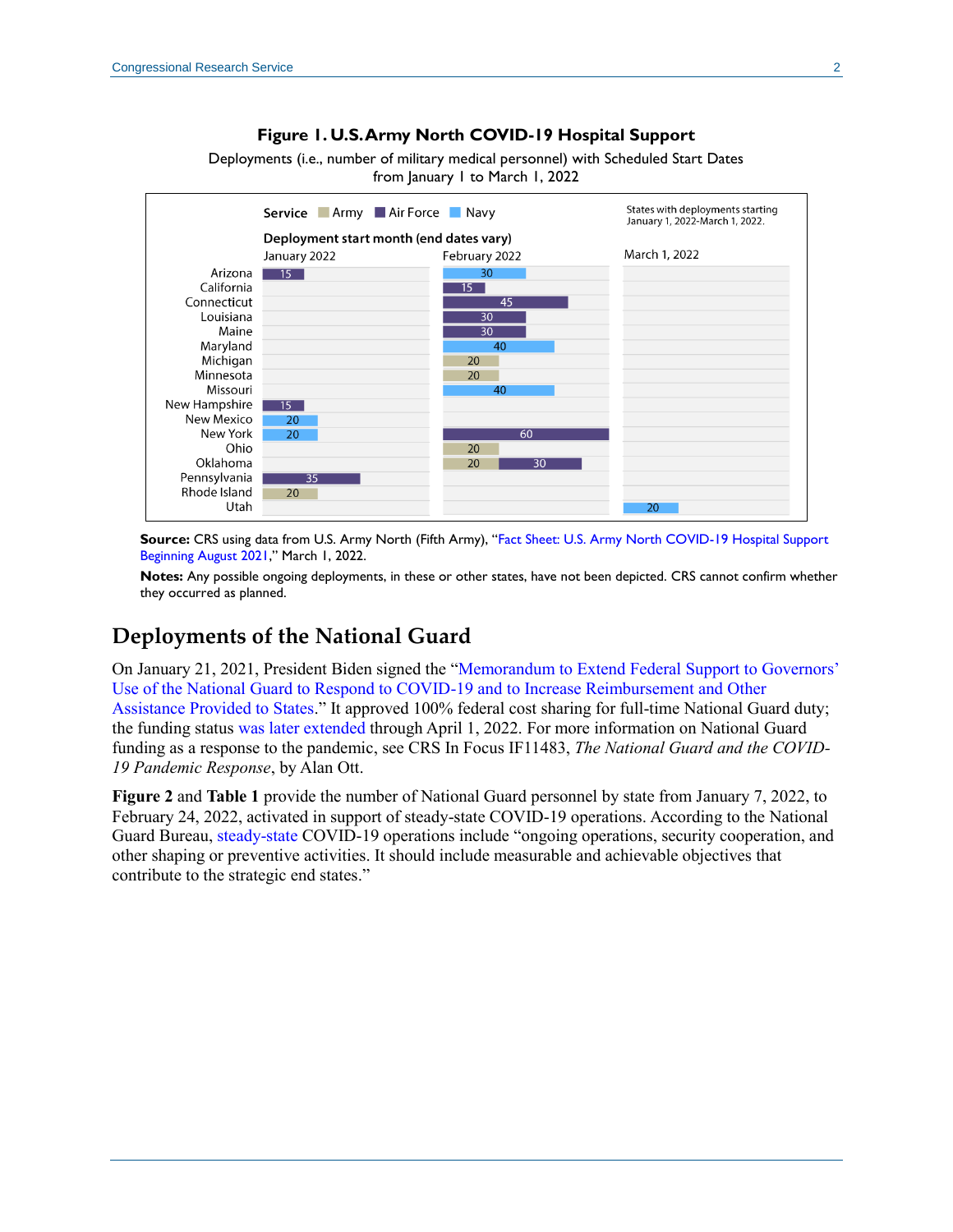#### <span id="page-2-0"></span>**Figure 2. National Guard Personnel Activated by State to Support Steady-State COVID-19 Operations**



January 7, 2022, to February 24, 2022

**Source:** CRS using data from National Guard Bureau, January-February, 2022.

**Note:** Each week's number gives a snapshot of the National Guard activated in that state or territory at that time. Includes DC and several U.S. territories. CRS cannot confirm the presence or absence of active National Guard in any territory not included. Data received on a weekly basis.

#### **Table 1. National Guard Personnel Activated by State to Support Steady-State COVID-19 Operations**

<span id="page-2-1"></span>

| January 7, 2022, to February 24, 2022 |        |             |         |         |        |         |         |         |  |
|---------------------------------------|--------|-------------|---------|---------|--------|---------|---------|---------|--|
| <b>State</b>                          | 1/7/22 | 1/14/22     | 1/21/22 | 1/28/22 | 2/4/22 | 2/11/22 | 2/18/22 | 2/24/22 |  |
| AK                                    | 18     | 8           | 18      | 18      | 8      | 18      | 18      | 18      |  |
| <b>AL</b>                             | 15     | $\mathbf 0$ | 0       | 0       | 0      | 0       | 0       | 0       |  |
| <b>AR</b>                             | 24     | 78          | 82      | 82      | 79     | 47      | 21      | 9       |  |
| AZ                                    | 491    | 35          | 35      | 35      | 35     | 35      | 35      | 35      |  |
| CA                                    | 282    | 429         | 602     | 596     | 599    | 599     | 599     | 599     |  |
| CO                                    | 266    | 266         | 300     | 291     | 300    | 300     | 170     | 144     |  |
| <b>CT</b>                             | 3      | 214         | 87      | 227     | 230    | 228     | 223     | 217     |  |
| DC                                    | 0      | 90          | 88      | 88      | 85     | 82      | 82      | 82      |  |
| DE                                    | 210    | 288         | 294     | 427     | 425    | 420     | 386     | 366     |  |
| FL.                                   | 0      | 0           | 0       | 0       | 0      | 0       | 0       | 0       |  |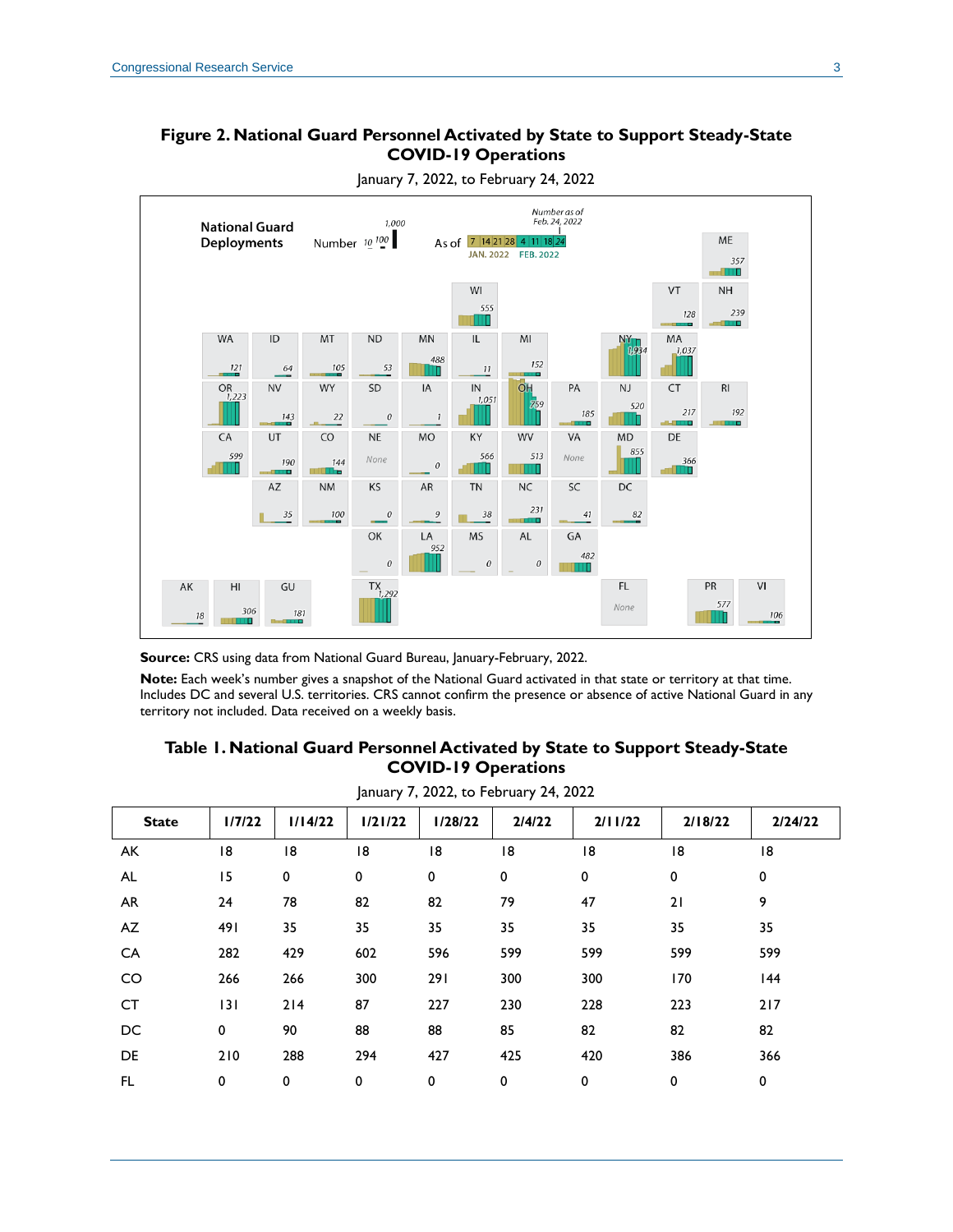| <b>State</b> | 1/7/22                  | 1/14/22                 | 1/21/22      | 1/28/22        | 2/4/22            | 2/11/22                 | 2/18/22        | 2/24/22      |
|--------------|-------------------------|-------------------------|--------------|----------------|-------------------|-------------------------|----------------|--------------|
| GA           | 482                     | 482                     | 482          | 482            | 482               | 482                     | 482            | 482          |
| GU           | 206                     | 125                     | 125          | 184            | 8                 | 181                     | 181            | 8            |
| HI           | 306                     | 306                     | 306          | 306            | 306               | 306                     | 306            | 306          |
| IA           | $\mathbf{L}$            | L                       | $\mathbf{I}$ | $\mathbf{I}$   | $\mathbf{L}$      | $\mathbf{I}$            | $\mathbf{L}$   | $\mathbf{L}$ |
| ID           | 0                       | 0                       | 0            | 0              | 46                | 52                      | 64             | 64           |
| IL.          | $\mathbf{H}$            | $\mathbf{H}$            | $\mathbf{H}$ | $\mathbf{H}$   | $\mathbf{H}$      | $\mathbf{H}$            | $\mathbf{H}$   | $\mathbf{H}$ |
| ${\sf IN}$   | 540                     | 532                     | 870          | 1,092          | 1,063             | 1,068                   | 1,060          | 1,051        |
| KS           | 0                       | $\mathbf 0$             | 0            | 79             | 79                | 79                      | 79             | $\mathbf 0$  |
| KY           | 244                     | 445                     | 560          | 556            | 565               | 576                     | 593            | 566          |
| LA           | 849                     | 916                     | 973          | 973            | 996               | 963                     | 952            | 952          |
| MA           | 423                     | 557                     | 557          | 1,176          | 1,018             | 1,048                   | 1,040          | 1,037        |
| MD           | 143                     | 147                     | I,486        | 811            | 818               | 822                     | 827            | 855          |
| ME           | 207                     | 206                     | 208          | 374            | 367               | 362                     | 357            | 357          |
| MI           | 152                     | 152                     | 152          | 152            | 152               | 152                     | 152            | 152          |
| MN           | 669                     | 664                     | 649          | 604            | 604               | 545                     | 520            | 488          |
| <b>MO</b>    | 38                      | 38                      | 38           | 38             | 38                | 0                       | 0              | $\mathbf 0$  |
| MS           | $\overline{\mathbf{3}}$ | $\overline{\mathbf{3}}$ | $\mathbf{3}$ | 3              | 0                 | 0                       | $\pmb{0}$      | $\pmb{0}$    |
| MT           | 105                     | 105                     | 105          | 105            | 105               | 105                     | 105            | 105          |
| NC           | 186                     | 189                     | 194          | 200            | 212               | 232                     | 232            | 231          |
| ND           | 59                      | 58                      | 55           | 57             | 57                | 54                      | 52             | 53           |
| NE           | 0                       | 0                       | 0            | $\mathbf 0$    | 0                 | $\mathbf 0$             | $\mathbf 0$    | $\mathbf 0$  |
| <b>NH</b>    | 104                     | 177                     | 177          | 246            | 246               | 240                     | 237            | 239          |
| NJ           | 436                     | 648                     | 662          | 673            | 670               | 665                     | 664            | 520          |
| <b>NM</b>    | 94                      | 94                      | 100          | 103            | 104               | 102                     | 100            | 100          |
| <b>NV</b>    | 130                     | 130                     | 92           | 142            | 146               | 144                     | 144            | 143          |
| <b>NY</b>    | 1,394                   | 1,429                   | 1,575        | 1,804          | 1,959             | 1,978                   | 1,967          | 1,934        |
| OH           | 2,499                   | 2,425                   | 2,366        | 2,446          | 2,220             | 1,920                   | 1,505          | 759          |
| OK           | 5                       | 5 <sub>1</sub>          | $\mathbf 0$  | $\overline{0}$ | $0 \qquad \qquad$ | $\overline{0}$          | $\overline{0}$ | $\mathbf{0}$ |
| ${\sf OR}$   | 29                      | 64                      | 64           | 1,224          | 1,226             | 1,224                   | 1,223          | 1,223        |
| PA           | 117                     | 114                     | 120          | 9              | 193               | 188                     | 187            | 185          |
| <b>PR</b>    | 609                     | 613                     | 658          | 674            | 669               | 659                     | 653            | 577          |
| <b>RI</b>    | 28                      | 213                     | $217$        | 214            | 213               | 208                     | 198            | 192          |
| SC           | 111                     | $\mathbf{H}$            | 41           | 41             | 41                | 41                      | 41             | 41           |
| SD           | $\mathbf 0$             | 5 <sub>1</sub>          | 5            | 7 <sup>7</sup> | $\overline{7}$    | $\overline{\mathbf{4}}$ | $\mathbf{L}$   | $\mathbf 0$  |
| <b>TN</b>    | 398                     | 398                     | 37           | 37             | 37                | 37                      | 38             | 38           |
| TX           | 1,292                   | 1,292                   | 1,292        | 1,292          | 1,292             | 1,292                   | 1,292          | 1,292        |
| UT           | 95                      | 95                      | 95           | 190            | 190               | 190                     | 190            | 190          |